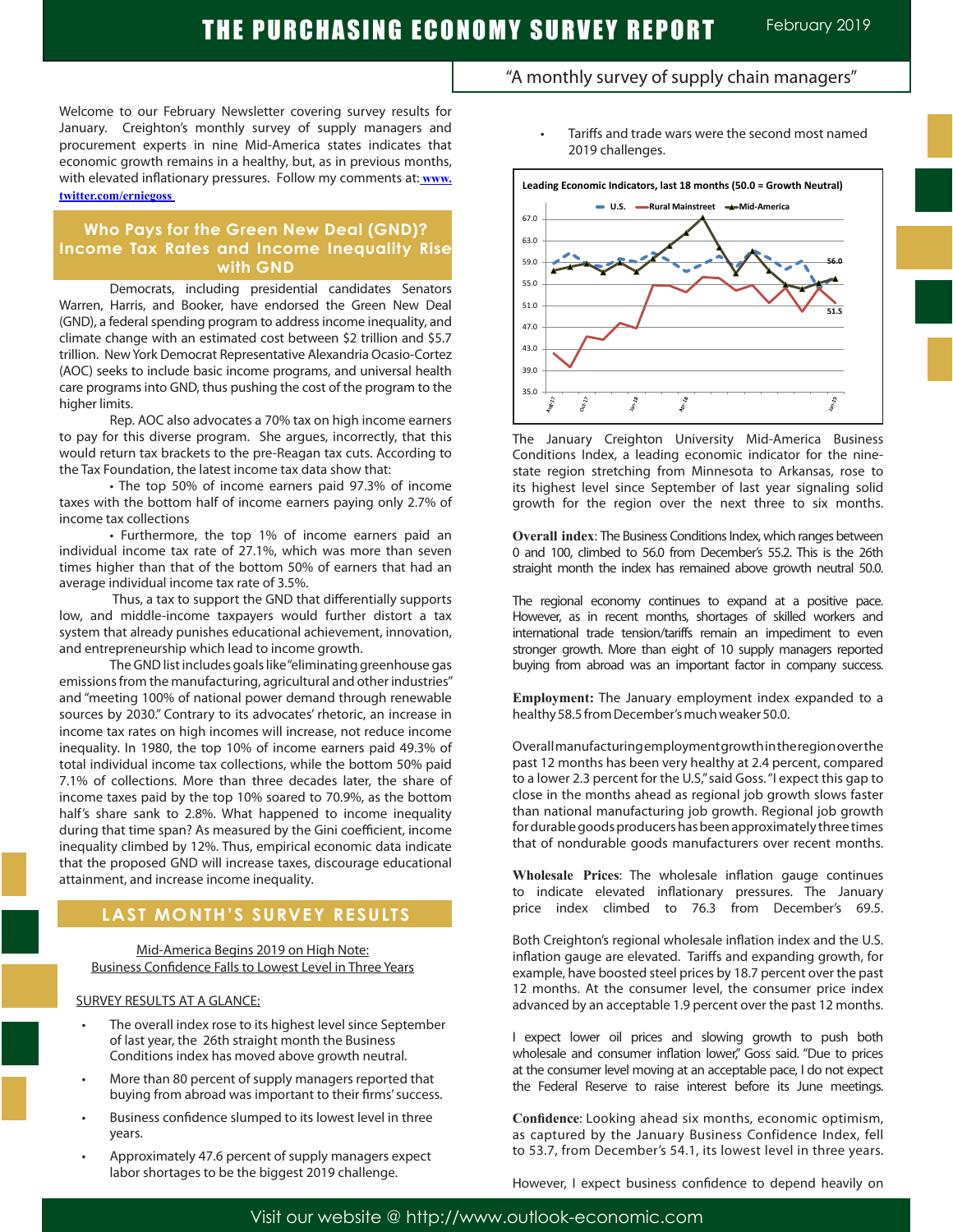trade talks with China. Approximately one in five supply manager reported that access to international markets was essential to their firm's success, while 34.2 indicated that this access was either important or very important. Only 19 percent indicated that access to international markets was not important.

**Inventories**: Companies expanded inventories of raw materials and supplies for the month. The January inventory index jumped to 57.7 from December's 47.4.

**Trade:** The regional trade numbers for January were mixed with imports heading higher and new export orders remaining weak. The new export orders index moved slightly higher to a weak 48.3 from December's 48.1, and the import index soared to 54.4 from 41.1 in December. Despite higher tariffs on imported goods, healthy regional growth boosted imports for the month, but slower global growth reduced new export orders.

**Other components**: Components of the Business Conditions Index were new orders at 56.2, up from December's 55.5; the production or sales index at 53.9, down from 55.4 in December; and speed of deliveries of raw materials and supplies index down sharply to 53.7 from last month's 67.6.

The Creighton Economic Forecasting Group has conducted the monthly survey of supply managers in nine states since 1994 to produce leading economic indicators of the Mid-America economy. States included in the survey are Arkansas, Iowa, Kansas, Minnesota, Missouri, Nebraska, North Dakota, Oklahoma and South Dakota.

The forecasting group's overall index, referred to as the Business Conditions Index, ranges between 0 and 100. An index greater than 50 indicates an expansionary economy over the course of the next three to six months. The Business Conditions Index is a mathematical average of indices for new orders, production or sales, employment, inventories and delivery lead time. This is the same methodology, used since 1931 by the Institute for Supply Management, formerly the National Association of Purchasing Management.

### **MID-AMERICA STATES**

#### ARKANSAS

The January Business Conditions Index for Arkansas rose to 54.6 from December's 50.5. Components of the index from the monthly survey of supply managers were new orders at 55.4, production or sales at 52.6, delivery lead time at 51.3, inventories at 56.6, and employment at 57.1. Over the past 12 months, nondurable goods manufacturers in the state have expanded jobs by a healthy 2.0 percent, while Arkansas durable goods producers have added jobs at an even stronger pace of 2.8 percent.

#### IOWA

The January Business Conditions Index for Iowa expanded to 54.8 from December's 53.5. Components of the overall index from the monthly survey of supply managers were new orders at 57.8, production or sales at 52.2, delivery lead time at 50.9, employment at 56.7, and inventories at 56.2. Over the past 12 months, nondurable goods manufacturers in the state have expanded jobs by a very healthy 2.8 percent, while Iowa durable goods producers have added jobs at an even stronger pace of 3.9 percent.

#### KANSAS

The Kansas Business Conditions Index for January increased to 53.3 from December's 49.7. Components of the leading economic indicator from the monthly survey of supply

### "A monthly survey of supply chain managers"

managers were new orders at 54.3, production or sales at 51.2, delivery lead time at 49.9, employment at 55.7, and inventories at 55.1. Over the past 12 months, nondurable goods manufacturers in the state have expanded jobs by a healthy 2.2 percent, while Kansas durable goods producers have added jobs at an even stronger pace of 4.1 percent.

#### MINNESOTA

The January Business Conditions Index for Minnesota declined to 54.5 from December's 55.5. Components of the overall January index from the monthly survey of supply managers were new orders at 52.8, production or sales at 53.2, delivery lead time at 54.8, inventories at 53.2, and employment at 58.5. Over the past 12 months, nondurable goods manufacturers in the state have expanded jobs by a solid 1.2 percent, while Minnesota durable goods producers have added jobs at a strong pace of 3.0 percent.

#### MISSOURI

The January Business Conditions Index for Missouri climbed to 55.0 from 53.9 in December. Components of the overall index from the survey of supply managers were new orders at 55.7, production or sales at 53.0, delivery lead time at 51.6, inventories at 57.1, and employment at 57.4. Over the past 12 months, nondurable goods manufacturers in the state have shed jobs at a pace of minus 1.6 percent, while Missouri durable goods producers have added jobs at a healthy pace of 3.0 percent.

#### NEBRASKA

After dipping below growth neutral for December, the January Business Conditions Index for Nebraska advanced to 50.5 from December's 49.7. Components of the index from the monthly survey of supply managers were new orders at 52.0, production or sales at 48.3, delivery lead time at 47.1, inventories at 52.1, and employment at 53.0. Over the past 12 months, nondurable goods manufacturers in the state have expanded jobs by a very healthy 4.4 percent, while Nebraska durable goods producers have added jobs at a somewhat slower but still very healthy pace of 3.9 percent.

#### NORTH DAKOTA

The January Business Conditions Index for North Dakota fell to 49.8 from 52.6 in December. Components of the overall index were new orders at 51.3, production or sales at 47.6, delivery lead time at 49.8, employment at 52.2, and inventories at 51.2. Over the past 12 months, nondurable goods manufacturers in the state have experienced no change in employment, while North Dakota durable goods producers have added jobs at a solid pace of 1.2 percent.

#### OKLAHOMA

Oklahoma's Business Conditions Index has remained above the 50.0 threshold for the last 18 straight months. The overall index from a monthly survey of supply managers advanced to 57.1 from 56.4 in December. Components of the overall January index were new orders at 56.4, production or sales at 53.8, delivery lead time at 59.3, inventories at 57.9, and employment at 58.2. Over the past 12 months, nondurable goods manufacturers in the state have experienced job losses of minus 4.9 percent while Oklahoma durable goods producers have added jobs at a very healthy 4.2 percent pace

#### SOUTH DAKOTA

The January Business Conditions Index for South Dakota climbed to a regional high of 66.2 from December's 63.1, also a regional high. Components of the overall index from the January survey of supply managers in the state were new orders at 65.0, production or sales at 64.6, delivery lead time at 63.0, inventories at 69.6, and employment at 68.6. Over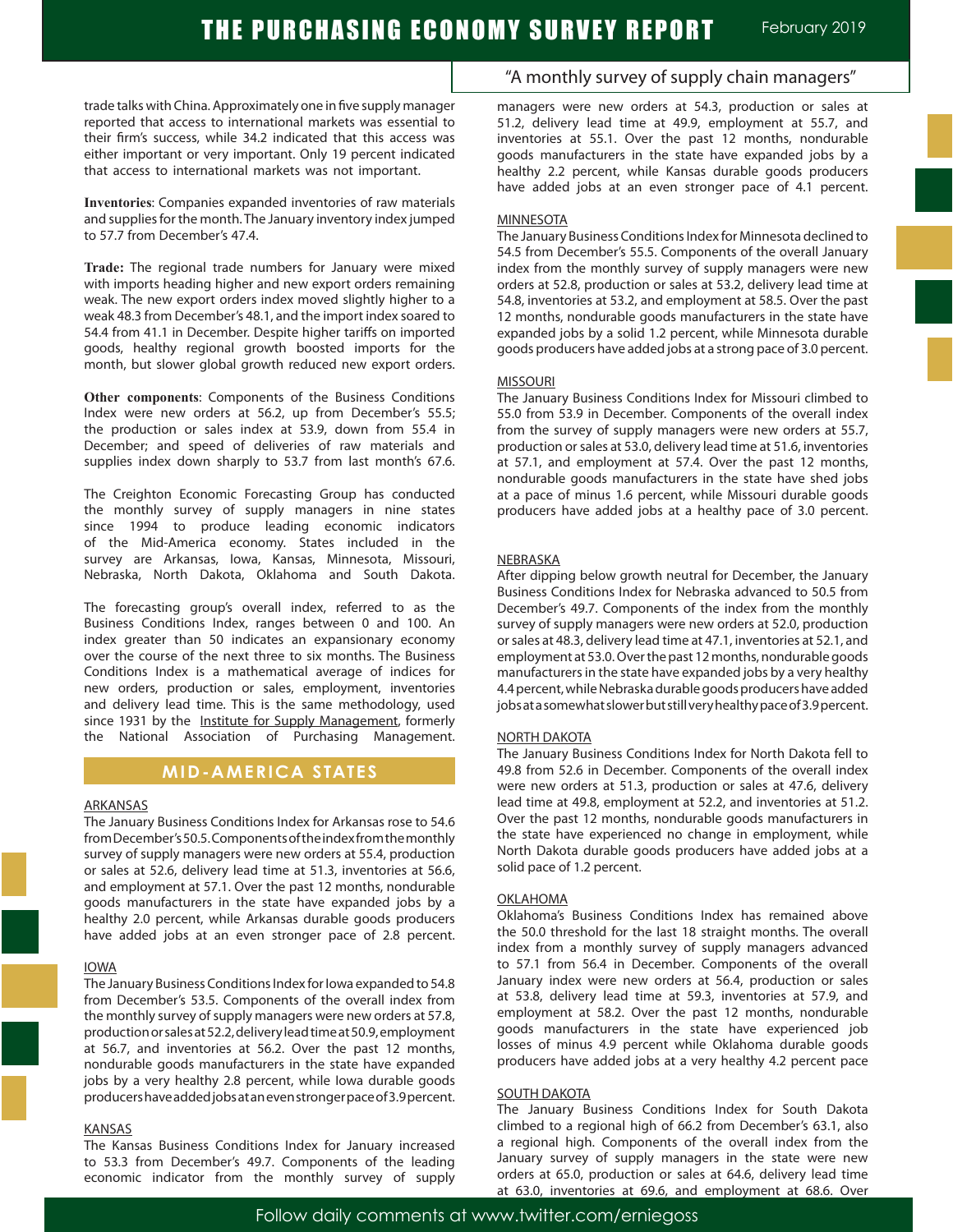# THE PURCHASING ECONOMY SURVEY REPORT February 2019

the past 12 months, nondurable goods manufacturers in the state have expanded jobs by a healthy 3.2 percent, while South Dakota durable goods producers have added jobs a somewhat slower, but still strong, pace of 2.8 percent.



.

.

### **THE BULLISH NEWS**

- In January, the U.S. economy added 304,000 jobs, and the unemployment rate rose to a still healthy 4.0%.
- Over the past 12 months ending in January, U.S. hourly wages climbed by 3.2% to \$27.56. This is the fastest growth in nine years.
- The national and Creighton January surveys of manufacturers points to solid but slower growth through the second quarter of 2019.
- More and more Americans are entering the workforce pushing the labor force participation to 63.2% in January.

### **THE BEARISH NEWS**

- he 2018 U.S. trade deficit with China soared to a record due to growth in U.S. imports from China.
- The Congressional Budget Office Report predicts a \$118 billion increase in the U.S. budget deficit over last year's \$779 billion deficit.

### **THE OUTLOOK**

**National Association of Business Economics (NABE). SUMMARY**:

""The results of the January 2019 NABE Business Conditions Survey indicate that most respondents do not expect a recession within the next 12 months, but fewer respondents than previously expect robust economic growth in the year ahead," said NABE Business Conditions Survey Chair Sam Kyei, CBE, chief economist, SAK Economics LLC. "Respondents are nearly unanimous that growth in inflation-adjusted gross domestic product—real GDP—would remain positive through the end of 2019. Two-thirds of respondents expect growth to exceed 2%, however, that share is smaller than the 90% of respondents in the previous survey which covered the outlook from the third quarter of 2018 to the third quarter of 2019. "After a year of robust capital spending, business investment has cooled a bit, and expectations for the next three months slackened similarly," added NABE President Kevin Swift, CBE, chief economist, American Chemistry Council.

**From Goss:** ): I expect \*\*the Federal Reserve to forego interest rate increases until the middle of 2019. \*\*GDP growth to slow in the first half of 2019 to 1.9% to 2.2%. \*\*\*annualized growth in the consumer price index (CPI) to exceed 2.0% in Q1, 2019.\*\*\*GDP growth for the 4th Quarter of 2018 of 2.4%..

### **WHAT TO WATCH**

 • **Consumer Price Index January & February:** The U.S. Bureau of Labor Statistics will release the CPI for January on February 13 and for February on March 12.

### "A monthly survey of supply chain managers"

Year-over-year growth between 1.9% and 2.2% will be in the "sweet spot."

- **Wage Data:** On March 8, the U.S. Bureau of Labor Statistics will release wage data for February. Year-overyear growth above 3.3% will be a strong inflation signal, and encourage the Fed to raise in the first half of 2019.
- Inverted Yield: . Every recession since 1980 has been preceded by 2-year rates exceeding, or approximating, 10-year rates (termed an inverted yield). Currently 18 basis points (0.18%), and too low for comfort.

### **STATISTIC OF THE MONTH**

\$33,800. This is the average student debt owed by Americans age 60-69 in 2017.

### **Goss Eggs (Recent Dumb Economic Moves)**

 • In 2009 and 2011, Falmouth, Mass. broke ground on two wind turbines on 314 acres of city land investing \$10 million of taxpayer dollars. Both turbines recently closed due to noise pollution. Falmouth taxpayers will spend the next 11 years paying off \$3.6 million in bonds, and another \$5 million in contractual obligations.

### **Supply Manager Careers**

 Supply Chain Manager, Highway Equipment Company, Cedar Rapids, Iowa. Oversees management of Inventory, Purchasing and Scheduling to direct activities so that materials and supplies are on site for approved products to be manufactured on schedule and within budget. Responsibilities require knowledge of scheduling practices.

**Key Responsibilities**: Understands functions and responsibilities of each employee assigned to the Director of Operations position and manages them in all aspects of employment, including but not limited to: Hiring, Performance, Discipline, and Termination Training, Coaching, Mentoring, Guidance, and Motivation. Effectively manages employees and or processes to ensure all responsibilities of assigned employees are met and that each external/internal customers' needs are met in a timely manner. Ensures systems utilized by department (i.e. JDE, ADP, SolidWorks, etc.) meets or exceeds needs of all company employees. Develops, implements, and monitors progress of short-term and long-term goals for all assigned employees. Maintains a high level of confidentiality. Qualifications and Essential Skills: \*Bachelor's degree in Industrial, Mechanical or Business Administration, or related field.\*Experience managing and controlling inventory with an ERP is required. Experience should include demonstrated skills in using data to identify problems and implement and measure solutions/improvements. Strong computer skills, including ERP/MRP, data analysis, and MS Office (Excel, Word, Visio). Experience working with manufacturing based technology, processes, and principles. Ability to write routine reports and correspondence. Ability to speak effectively before groups of customers, vendors, or employees of organization. Willing to travel both domestically and internationally up to four (4) weeks per year.

**Apply at:** https://tinyurl.com/yxq8hrzy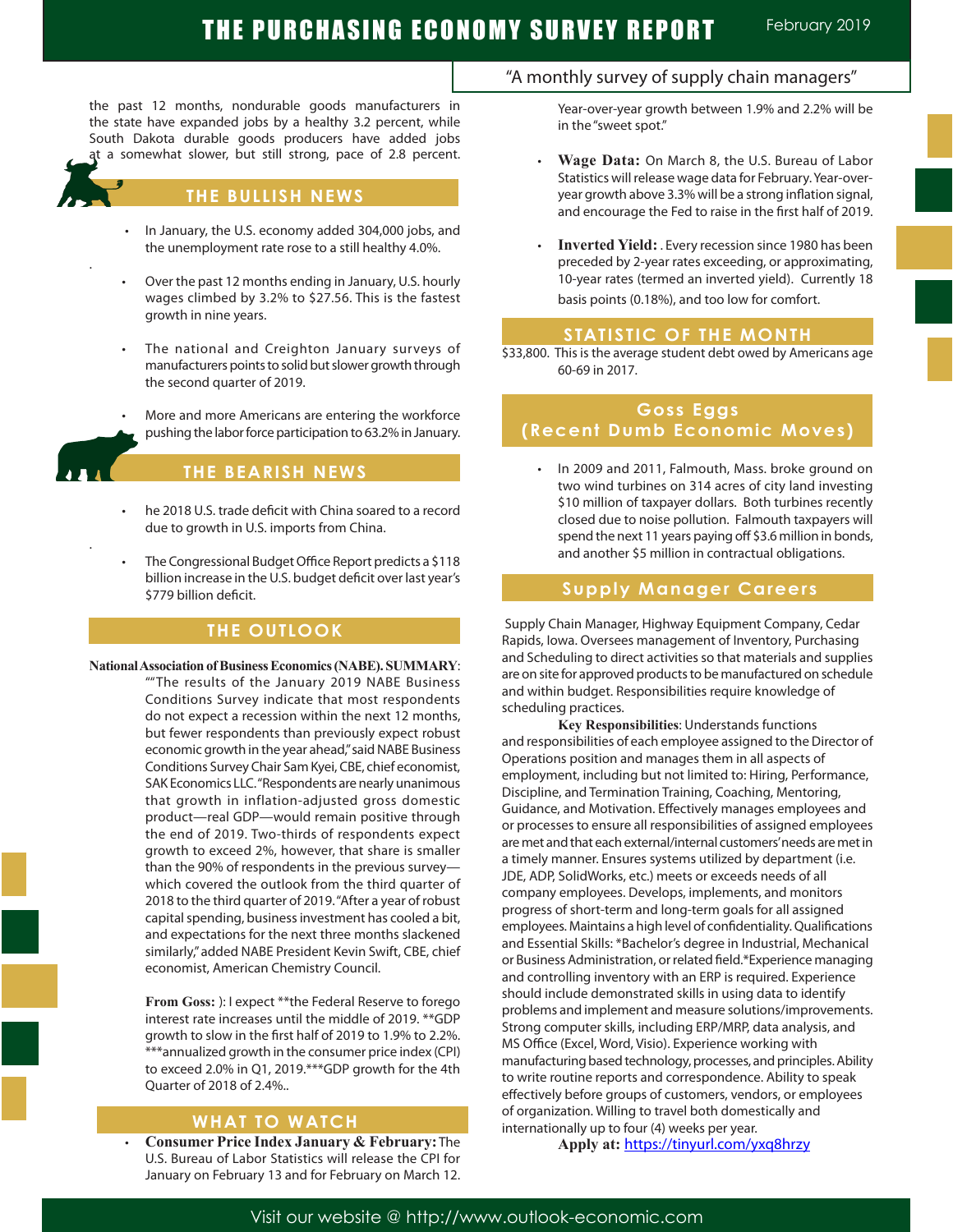# **Supply Manager Reading Room**

**"More Companies Make Supply Chain Changes in China."** When Apple Inc. cut guidance last week — sending its stock down 10 percent and the S&P 500 down 2.5 percent — CEO Tim Cook cited trade issues in a letter to investors. "We believe the economic environment in China has been further impacted by rising trade tensions with the United States," he said. The following day, Kevin Hassett, chairman of the U.S. Council of Economic Advisers, added to the China concerns in an interview with CNN stating, "the Chinese economy is slowing in a way that I haven't seen in a decade." Bloomberg searched through conference call transcripts, from the second half of 2018, looking for companies that mentioned they were exploring manufacturing options outside of China as a result of tariffs and the trade war: Enphase Energy, whose solar microinverters were subject to tariffs, spoke of the need to move manufacturing out of China at its analyst day in August. A month later, it announced an expansion in Mexico with contract manufacturer Flex."We are fighting for exclusion et cetera, but our strategy is pretty simple. We recognized the need to have contract manufacturing outside China. We are already proceeding towards qualifying Mexico. I have already invested the capital for that. I'm going to have manufacturing in Mexico in six months to nine months like what I said on the earnings call and those are actually happening as we speak" —Enphase Energy transcript. https://tinyurl.com/y4dmj83s.

## **FOLLOW ERNIE**

Survey results for February will be released on March 1, the first business day of the month.

Follow Goss on twitter at http://twitter.com/erniegoss For historical data and forecasts visit our website at: http://business.creighton.edu/organizations-programs/economicoutlook

"A monthly survey of supply chain managers"